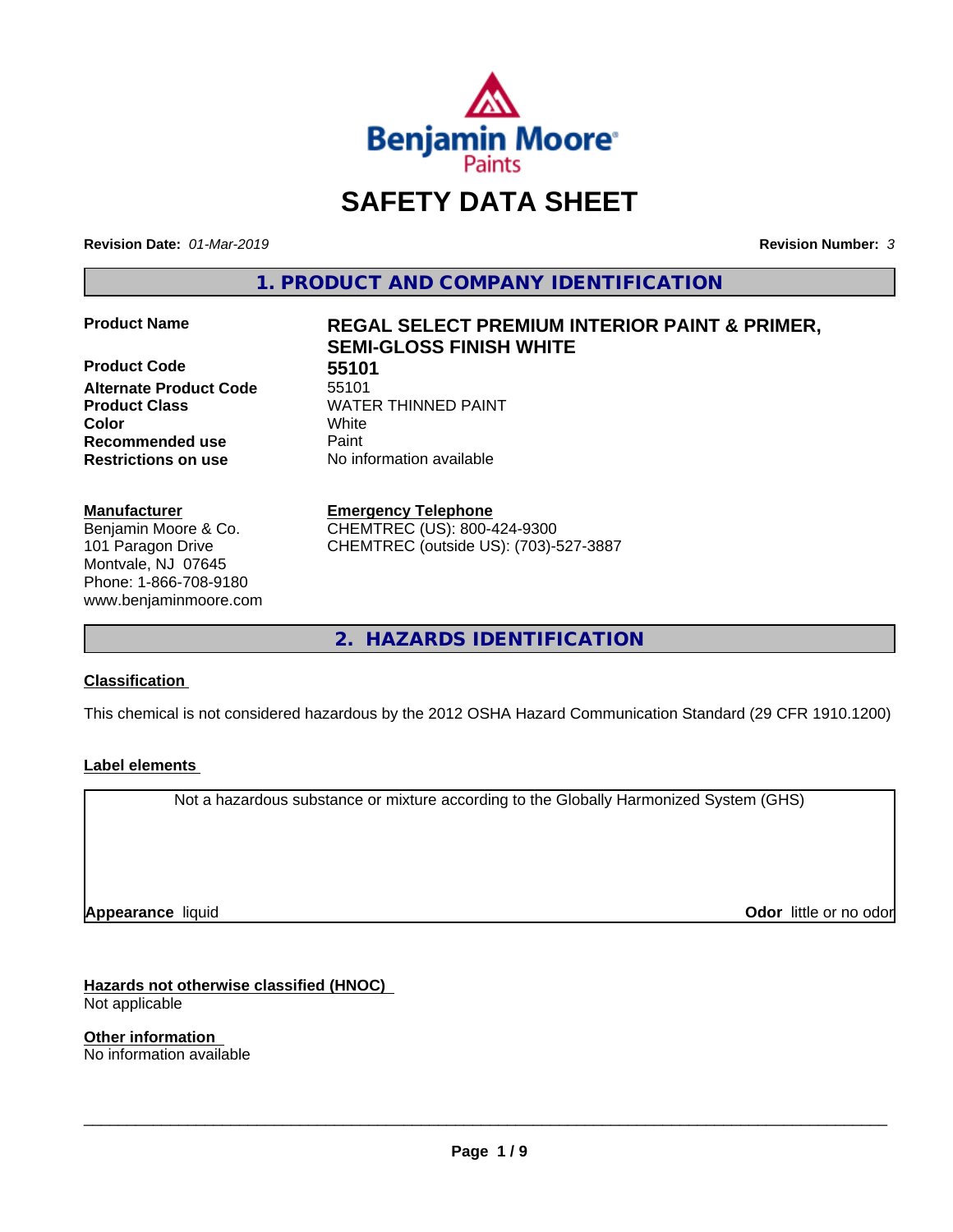# **3. COMPOSITION INFORMATION ON COMPONENTS**

\_\_\_\_\_\_\_\_\_\_\_\_\_\_\_\_\_\_\_\_\_\_\_\_\_\_\_\_\_\_\_\_\_\_\_\_\_\_\_\_\_\_\_\_\_\_\_\_\_\_\_\_\_\_\_\_\_\_\_\_\_\_\_\_\_\_\_\_\_\_\_\_\_\_\_\_\_\_\_\_\_\_\_\_\_\_\_\_\_\_\_\_\_

| Chemical name                   | <b>CAS No.</b> | Weight-%    |
|---------------------------------|----------------|-------------|
| Titanium dioxide                | 13463-67-7     | $20 - 25$   |
| Kaolin                          | 1332-58-7      | - 5         |
| Silica, amorphous               | 7631-86-9      | - 5         |
| Sodium C14-C16 olefin sulfonate | 68439-57-6     | $0.1 - 0.5$ |

|                                                  | 4. FIRST AID MEASURES                                                                                    |
|--------------------------------------------------|----------------------------------------------------------------------------------------------------------|
| <b>General Advice</b>                            | No hazards which require special first aid measures.                                                     |
| <b>Eye Contact</b>                               | Rinse thoroughly with plenty of water for at least 15 minutes and consult a<br>physician.                |
| <b>Skin Contact</b>                              | Wash off immediately with soap and plenty of water while removing all<br>contaminated clothes and shoes. |
| <b>Inhalation</b>                                | Move to fresh air. If symptoms persist, call a physician.                                                |
| Ingestion                                        | Clean mouth with water and afterwards drink plenty of water. Consult a physician<br>if necessary.        |
| <b>Most Important</b><br><b>Symptoms/Effects</b> | None known.                                                                                              |
| <b>Notes To Physician</b>                        | Treat symptomatically.                                                                                   |
|                                                  |                                                                                                          |

**5. FIRE-FIGHTING MEASURES**

| <b>Suitable Extinguishing Media</b>                                              | Use extinguishing measures that are appropriate to local<br>circumstances and the surrounding environment.                                   |
|----------------------------------------------------------------------------------|----------------------------------------------------------------------------------------------------------------------------------------------|
| <b>Protective Equipment And Precautions For</b><br><b>Firefighters</b>           | As in any fire, wear self-contained breathing apparatus<br>pressure-demand, MSHA/NIOSH (approved or equivalent)<br>and full protective gear. |
| <b>Specific Hazards Arising From The Chemical</b>                                | Closed containers may rupture if exposed to fire or<br>extreme heat.                                                                         |
| <b>Sensitivity To Mechanical Impact</b>                                          | No.                                                                                                                                          |
| <b>Sensitivity To Static Discharge</b>                                           | No.                                                                                                                                          |
| <b>Flash Point Data</b><br>Flash Point (°F)<br>Flash Point (°C)<br><b>Method</b> | Not applicable<br>Not applicable<br>Not applicable                                                                                           |
| <b>Flammability Limits In Air</b>                                                |                                                                                                                                              |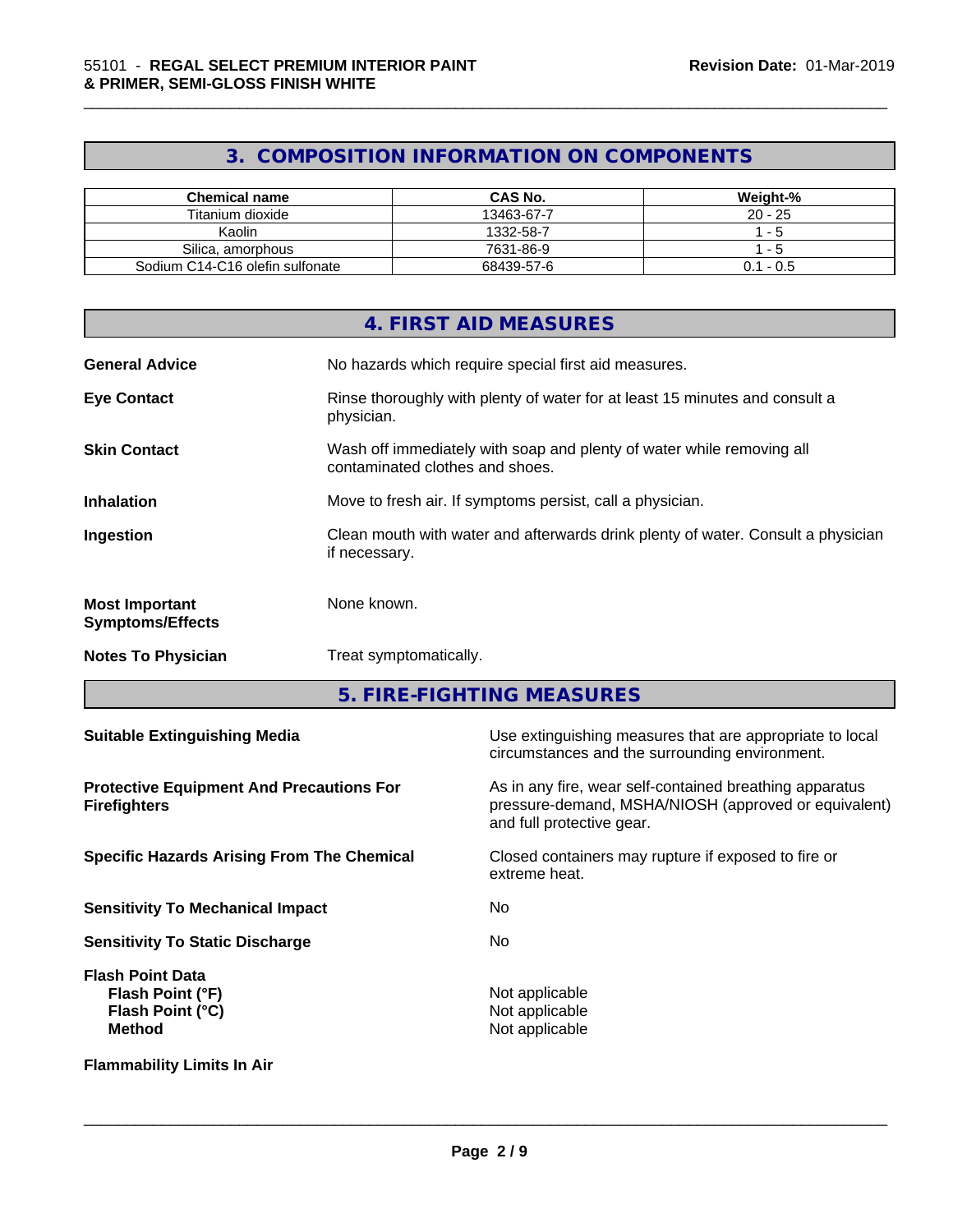# **Lower flammability limit:**<br> **Upper flammability limit:**<br>
Upper flammability limit:<br>
Not applicable **Upper flammability limit: NFPA Health:** 1 **Flammability:** 0 **Instability:** 0 **Special:** Not Applicable

#### **NFPA Legend**

- 0 Not Hazardous
- 1 Slightly
- 2 Moderate
- 3 High
- 4 Severe

*The ratings assigned are only suggested ratings, the contractor/employer has ultimate responsibilities for NFPA ratings where this system is used.*

\_\_\_\_\_\_\_\_\_\_\_\_\_\_\_\_\_\_\_\_\_\_\_\_\_\_\_\_\_\_\_\_\_\_\_\_\_\_\_\_\_\_\_\_\_\_\_\_\_\_\_\_\_\_\_\_\_\_\_\_\_\_\_\_\_\_\_\_\_\_\_\_\_\_\_\_\_\_\_\_\_\_\_\_\_\_\_\_\_\_\_\_\_

*Additional information regarding the NFPA rating system is available from the National Fire Protection Agency (NFPA) at www.nfpa.org.*

### **6. ACCIDENTAL RELEASE MEASURES**

| <b>Personal Precautions</b>      | Avoid contact with skin, eyes and clothing. Ensure adequate ventilation.                                                                                                         |
|----------------------------------|----------------------------------------------------------------------------------------------------------------------------------------------------------------------------------|
| <b>Other Information</b>         | Prevent further leakage or spillage if safe to do so.                                                                                                                            |
| <b>Environmental precautions</b> | See Section 12 for additional Ecological Information.                                                                                                                            |
| <b>Methods for Cleaning Up</b>   | Soak up with inert absorbent material. Sweep up and shovel into suitable<br>containers for disposal.                                                                             |
|                                  | 7. HANDLING AND STORAGE                                                                                                                                                          |
| Handling                         | Avoid contact with skin, eyes and clothing. Avoid breathing vapors, spray mists or<br>sanding dust. In case of insufficient ventilation, wear suitable respiratory<br>equipment. |
| <b>Storage</b>                   | Keep container tightly closed. Keep out of the reach of children.                                                                                                                |
| <b>Incompatible Materials</b>    | No information available                                                                                                                                                         |

# **8. EXPOSURE CONTROLS/PERSONAL PROTECTION**

#### **Exposure Limits**

| <b>Chemical name</b> | <b>ACGIH TLV</b>         | <b>OSHA PEL</b>            |
|----------------------|--------------------------|----------------------------|
| Titanium dioxide     | 10 mg/m $3$ - TWA        | 15 mg/m $3$ - TWA          |
| Kaolin               | $2 \text{ mg/m}^3$ - TWA | 15 mg/m <sup>3</sup> - TWA |
|                      |                          | $5 \text{ ma/m}^3$ - TWA   |
| Silica, amorphous    | N/E                      | 20 mppcf - TWA             |
|                      |                          |                            |

#### **Legend**

ACGIH - American Conference of Governmental Industrial Hygienists Exposure Limits OSHA - Occupational Safety & Health Administration Exposure Limits N/E - Not Established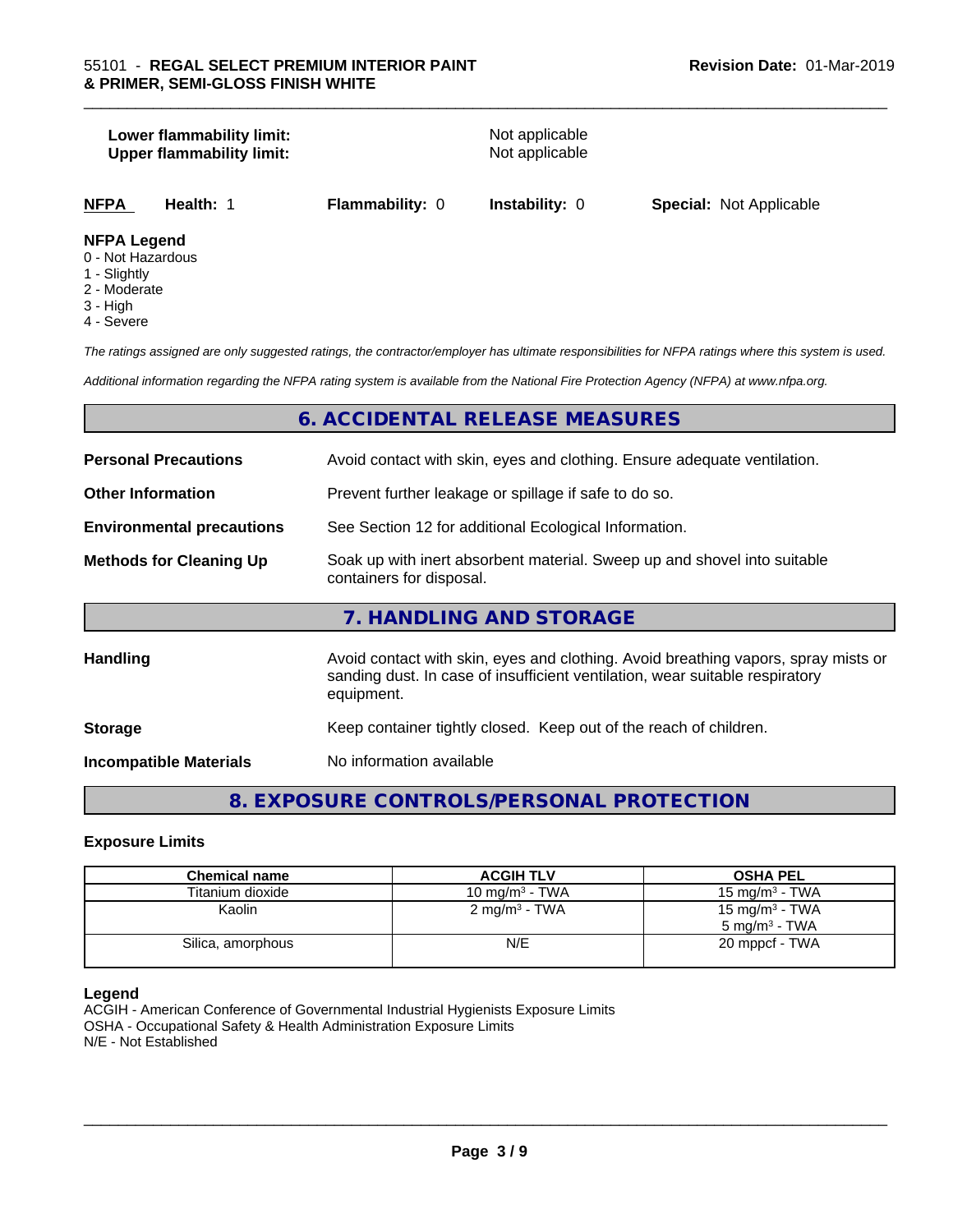| <b>Engineering Measures</b>          | Ensure adequate ventilation, especially in confined areas.                                                                          |
|--------------------------------------|-------------------------------------------------------------------------------------------------------------------------------------|
| <b>Personal Protective Equipment</b> |                                                                                                                                     |
| <b>Eye/Face Protection</b>           | Safety glasses with side-shields.                                                                                                   |
| <b>Skin Protection</b>               | Protective gloves and impervious clothing.                                                                                          |
| <b>Respiratory Protection</b>        | In case of insufficient ventilation wear suitable respiratory equipment.                                                            |
| <b>Hygiene Measures</b>              | Avoid contact with skin, eyes and clothing. Remove and wash contaminated<br>clothing before re-use. Wash thoroughly after handling. |

#### **9. PHYSICAL AND CHEMICAL PROPERTIES**

| Appearance                           | liquid                   |
|--------------------------------------|--------------------------|
| Odor                                 | little or no odor        |
| <b>Odor Threshold</b>                | No information available |
| Density (Ibs/gal)                    | 10.85 - 10.95            |
| <b>Specific Gravity</b>              | $1.30 - 1.32$            |
| рH                                   | No information available |
| <b>Viscosity (cps)</b>               | No information available |
| Solubility(ies)                      | No information available |
| <b>Water solubility</b>              | No information available |
| <b>Evaporation Rate</b>              | No information available |
| Vapor pressure @20 °C (kPa)          | No information available |
| Vapor density                        | No information available |
| Wt. % Solids                         | $50 - 60$                |
| <b>Vol. % Solids</b>                 | $35 - 45$                |
| Wt. % Volatiles                      | $40 - 50$                |
| Vol. % Volatiles                     | $55 - 65$                |
| <b>VOC Regulatory Limit (g/L)</b>    | $\Omega$                 |
| <b>Boiling Point (°F)</b>            | 212                      |
| <b>Boiling Point (°C)</b>            | 100                      |
| <b>Freezing Point (°F)</b>           | 32                       |
| Freezing Point (°C)                  | 0                        |
| Flash Point (°F)                     | Not applicable           |
| Flash Point (°C)                     | Not applicable           |
| <b>Method</b>                        | Not applicable           |
| <b>Flammability (solid, gas)</b>     | Not applicable           |
| <b>Upper flammability limit:</b>     | Not applicable           |
| Lower flammability limit:            | Not applicable           |
| <b>Autoignition Temperature (°F)</b> | No information available |
| <b>Autoignition Temperature (°C)</b> | No information available |
| Decomposition Temperature (°F)       | No information available |
| Decomposition Temperature (°C)       | No information available |
| <b>Partition coefficient</b>         | No information available |

\_\_\_\_\_\_\_\_\_\_\_\_\_\_\_\_\_\_\_\_\_\_\_\_\_\_\_\_\_\_\_\_\_\_\_\_\_\_\_\_\_\_\_\_\_\_\_\_\_\_\_\_\_\_\_\_\_\_\_\_\_\_\_\_\_\_\_\_\_\_\_\_\_\_\_\_\_\_\_\_\_\_\_\_\_\_\_\_\_\_\_\_\_

# **10. STABILITY AND REACTIVITY**

**Reactivity** Not Applicable

**Chemical Stability Stable under normal conditions.** 

**Conditions to avoid Conditions to avoid Prevent from freezing.**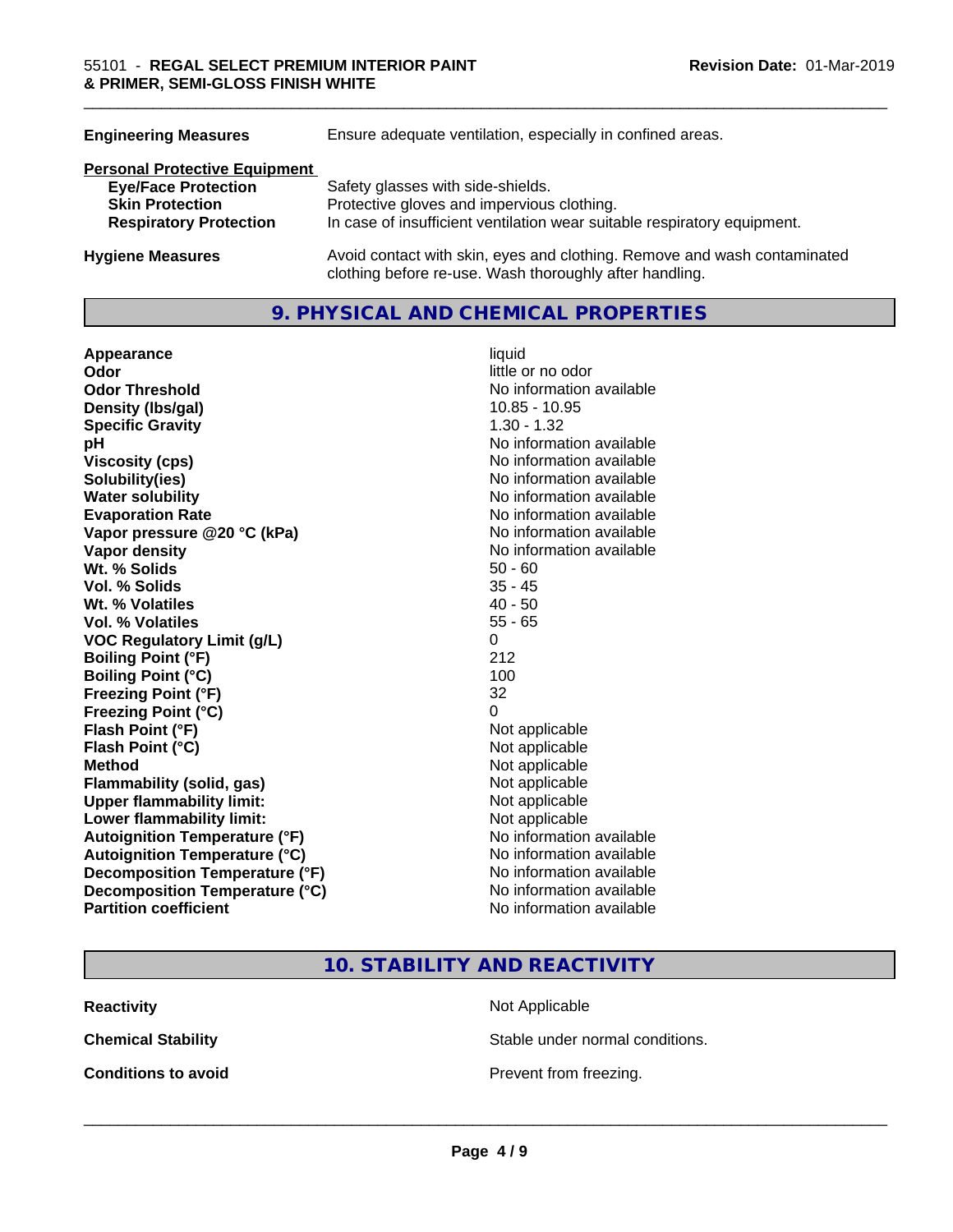| <b>Incompatible Materials</b>            |                                                                                                                 | No materials to be especially mentioned. |  |
|------------------------------------------|-----------------------------------------------------------------------------------------------------------------|------------------------------------------|--|
| <b>Hazardous Decomposition Products</b>  |                                                                                                                 | None under normal use.                   |  |
| Possibility of hazardous reactions       | None under normal conditions of use.                                                                            |                                          |  |
|                                          | 11. TOXICOLOGICAL INFORMATION                                                                                   |                                          |  |
| <b>Product Information</b>               |                                                                                                                 |                                          |  |
| Information on likely routes of exposure |                                                                                                                 |                                          |  |
| <b>Principal Routes of Exposure</b>      | Eye contact, skin contact and inhalation.                                                                       |                                          |  |
| <b>Acute Toxicity</b>                    |                                                                                                                 |                                          |  |
| <b>Product Information</b>               | No information available                                                                                        |                                          |  |
|                                          | Symptoms related to the physical, chemical and toxicological characteristics                                    |                                          |  |
| <b>Symptoms</b>                          | No information available                                                                                        |                                          |  |
|                                          | Delayed and immediate effects as well as chronic effects from short and long-term exposure                      |                                          |  |
| Eye contact                              | May cause slight irritation.                                                                                    |                                          |  |
| <b>Skin contact</b>                      | Substance may cause slight skin irritation. Prolonged or repeated contact may dry<br>skin and cause irritation. |                                          |  |
| <b>Inhalation</b>                        | May cause irritation of respiratory tract.                                                                      |                                          |  |
| Ingestion                                | Ingestion may cause gastrointestinal irritation, nausea, vomiting and diarrhea.                                 |                                          |  |
| <b>Sensitization</b>                     | No information available                                                                                        |                                          |  |
| <b>Neurological Effects</b>              | No information available.                                                                                       |                                          |  |
| <b>Mutagenic Effects</b>                 | No information available.                                                                                       |                                          |  |
| <b>Reproductive Effects</b>              | No information available.                                                                                       |                                          |  |
| <b>Developmental Effects</b>             | No information available.                                                                                       |                                          |  |
| <b>Target organ effects</b>              | No information available.                                                                                       |                                          |  |
| <b>STOT - single exposure</b>            | No information available.                                                                                       |                                          |  |
| STOT - repeated exposure                 | No information available.                                                                                       |                                          |  |
| Other adverse effects                    | No information available.                                                                                       |                                          |  |
| <b>Aspiration Hazard</b>                 | No information available                                                                                        |                                          |  |
| <b>Numerical measures of toxicity</b>    |                                                                                                                 |                                          |  |

**The following values are calculated based on chapter 3.1 of the GHS document**

| <b>ATEmix (oral)</b>   | 37669 mg/kg  |
|------------------------|--------------|
| <b>ATEmix (dermal)</b> | 165379 mg/kg |

### **Component Information**

| Chemical name                   | Oral LD50            | Dermal LD50             | Inhalation LC50      |
|---------------------------------|----------------------|-------------------------|----------------------|
| Titanium dioxide                | > 10000 mg/kg (Rat)  |                         |                      |
| 13463-67-7                      |                      |                         |                      |
| Silica, amorphous               | $>$ 5000 mg/kg (Rat) | $>$ 2000 mg/kg (Rabbit) | > 2.2 mg/L (Rat) 1 h |
| 7631-86-9                       |                      |                         |                      |
| Sodium C14-C16 olefin sulfonate | $= 2310$ mg/kg (Rat) | = 6300 mg/kg (Rabbit)   |                      |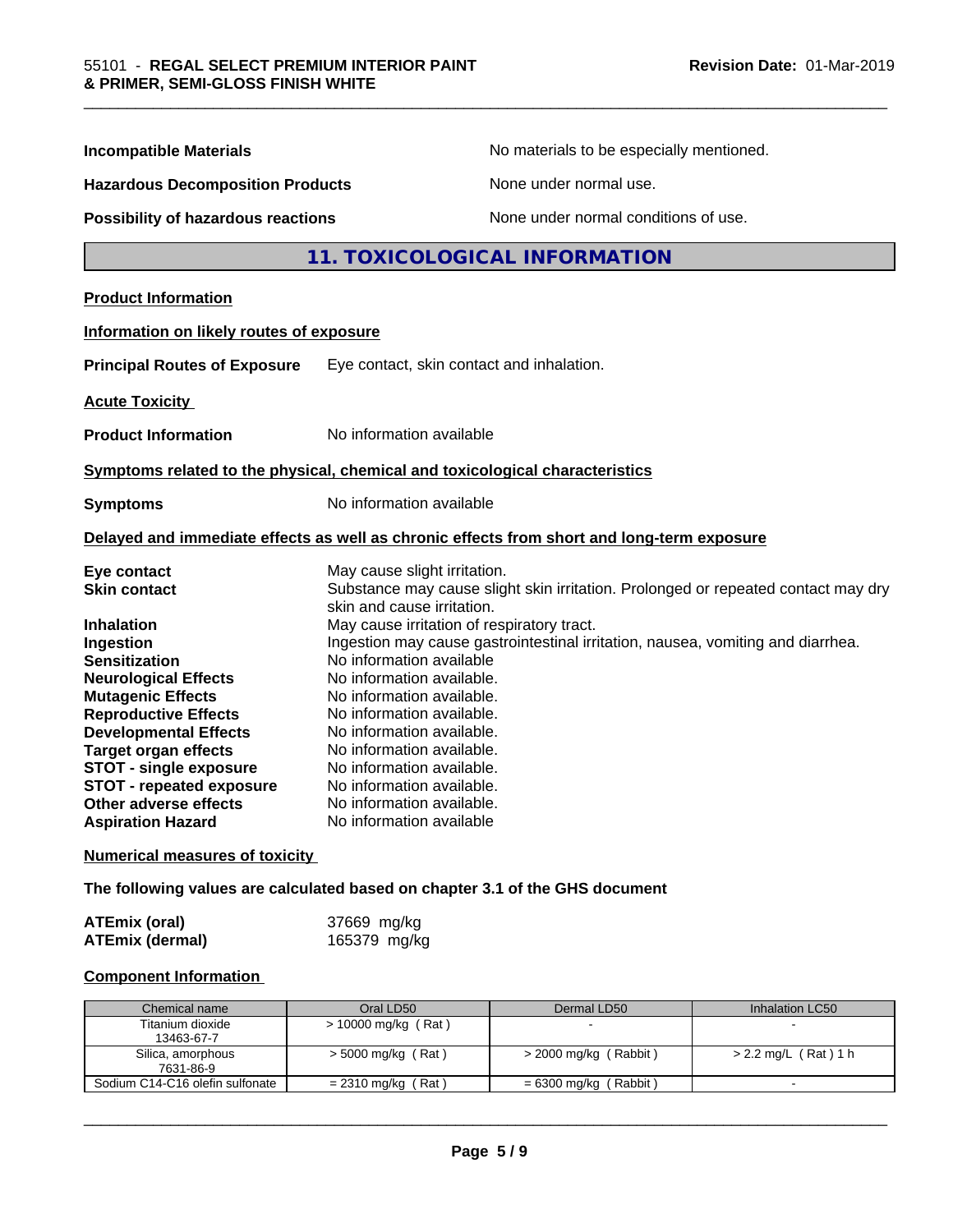#### 55101 - **REGAL SELECT PREMIUM INTERIOR PAINT & PRIMER, SEMI-GLOSS FINISH WHITE**

| $\sim$ |  |  |
|--------|--|--|

\_\_\_\_\_\_\_\_\_\_\_\_\_\_\_\_\_\_\_\_\_\_\_\_\_\_\_\_\_\_\_\_\_\_\_\_\_\_\_\_\_\_\_\_\_\_\_\_\_\_\_\_\_\_\_\_\_\_\_\_\_\_\_\_\_\_\_\_\_\_\_\_\_\_\_\_\_\_\_\_\_\_\_\_\_\_\_\_\_\_\_\_\_

#### **Carcinogenicity**

*The information below indicateswhether each agency has listed any ingredient as a carcinogen:.*

| <b>Chemical name</b>                      | <b>IARC</b>                       | <b>NTP</b> | OSHA   |  |
|-------------------------------------------|-----------------------------------|------------|--------|--|
|                                           | . .<br>2B<br>Possible<br>∖ Human∶ |            | Listed |  |
| $\mathbf{r}$<br>dioxide<br><b>itanium</b> | Carcinogen                        |            |        |  |

• Although IARC has classified titanium dioxide as possibly carcinogenic to humans (2B), their summary concludes: "No significant exposure to titanium dioxide is thought to occur during the use of products in which titanium dioxide is bound to other materials, such as paint."

#### **Legend**

IARC - International Agency for Research on Cancer NTP - National Toxicity Program OSHA - Occupational Safety & Health Administration

**12. ECOLOGICAL INFORMATION**

### **Ecotoxicity Effects**

The environmental impact of this product has not been fully investigated.

### **Product Information**

#### **Acute Toxicity to Fish**

No information available

#### **Acute Toxicity to Aquatic Invertebrates**

No information available

#### **Acute Toxicity to Aquatic Plants**

No information available

#### **Persistence / Degradability**

No information available.

#### **Bioaccumulation**

No information available.

#### **Mobility in Environmental Media**

No information available.

#### **Ozone**

No information available

#### **Component Information**

#### **Acute Toxicity to Fish**

Titanium dioxide  $LC50:$  > 1000 mg/L (Fathead Minnow - 96 hr.)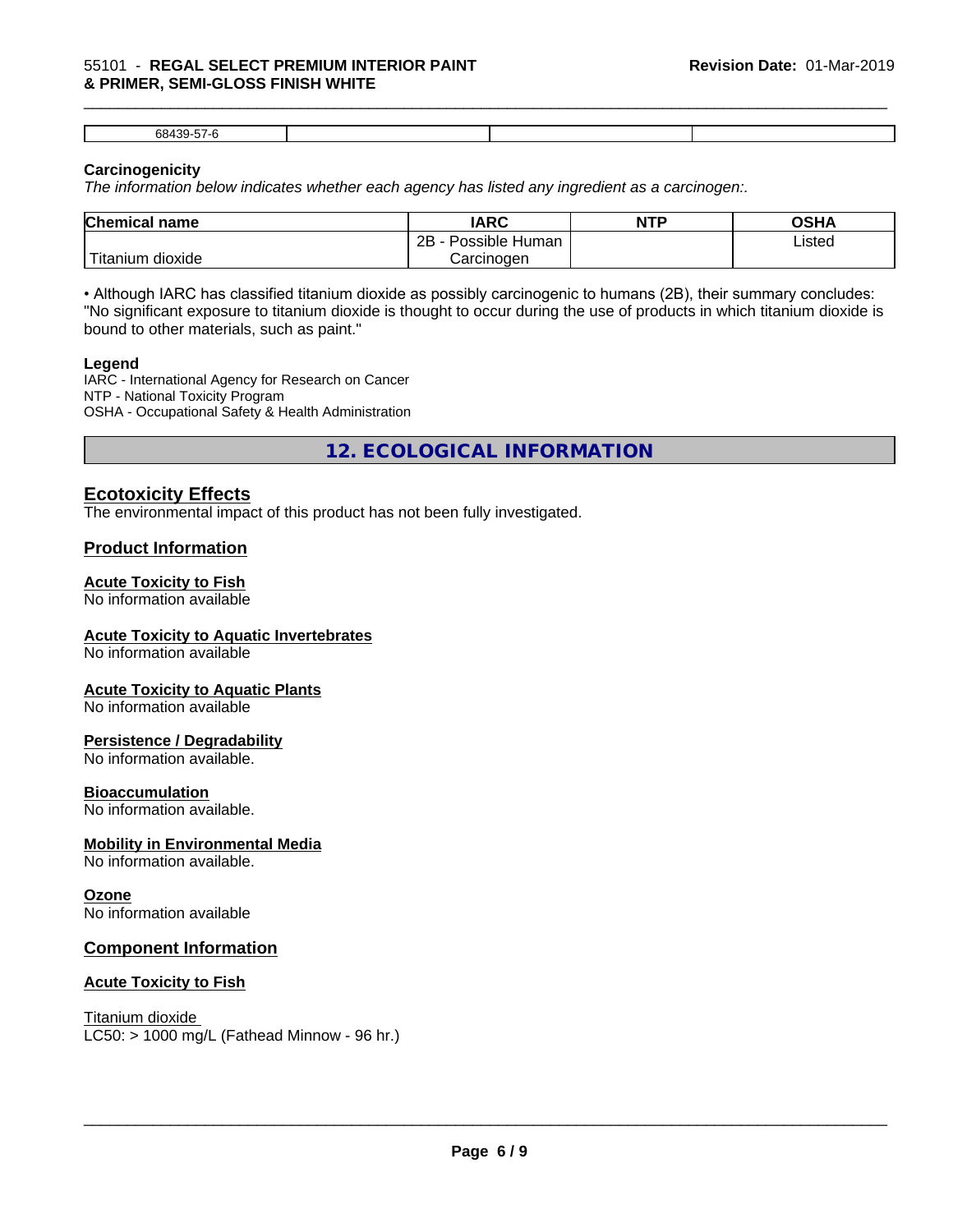#### **Acute Toxicity to Aquatic Invertebrates**

No information available

#### **Acute Toxicity to Aquatic Plants**

No information available

|                                                                                                                                                                                                                                                           | <b>15. REGULATORY INFORMATION</b> |  |
|-----------------------------------------------------------------------------------------------------------------------------------------------------------------------------------------------------------------------------------------------------------|-----------------------------------|--|
| Not regulated<br><b>IMDG/IMO</b>                                                                                                                                                                                                                          |                                   |  |
| <b>ICAO/IATA</b>                                                                                                                                                                                                                                          | Not regulated                     |  |
| <b>DOT</b>                                                                                                                                                                                                                                                | Not regulated                     |  |
|                                                                                                                                                                                                                                                           | 14. TRANSPORT INFORMATION         |  |
| Dispose of in accordance with federal, state, and local regulations. Local<br><b>Waste Disposal Method</b><br>requirements may vary, consult your sanitation department or state-designated<br>environmental protection agency for more disposal options. |                                   |  |
|                                                                                                                                                                                                                                                           | 13. DISPOSAL CONSIDERATIONS       |  |

\_\_\_\_\_\_\_\_\_\_\_\_\_\_\_\_\_\_\_\_\_\_\_\_\_\_\_\_\_\_\_\_\_\_\_\_\_\_\_\_\_\_\_\_\_\_\_\_\_\_\_\_\_\_\_\_\_\_\_\_\_\_\_\_\_\_\_\_\_\_\_\_\_\_\_\_\_\_\_\_\_\_\_\_\_\_\_\_\_\_\_\_\_

## **International Inventories**

| <b>TSCA: United States</b> | Yes - All components are listed or exempt. |
|----------------------------|--------------------------------------------|
| <b>DSL: Canada</b>         | No - Not all of the components are listed. |
|                            | One or more component is listed on NDSL.   |

#### **Federal Regulations**

#### **SARA 311/312 hazardous categorization**

| Acute health hazard               | Nο |
|-----------------------------------|----|
| Chronic Health Hazard             | Nο |
| Fire hazard                       | N٥ |
| Sudden release of pressure hazard | Nο |
| Reactive Hazard                   | N٥ |

#### **SARA 313**

Section 313 of Title III of the Superfund Amendments and Reauthorization Act of 1986 (SARA). This product contains a chemical or chemicals which are subject to the reporting requirements of the Act and Title 40 of the Code of Federal Regulations, Part 372:

*None*

#### **Clean Air Act,Section 112 Hazardous Air Pollutants (HAPs) (see 40 CFR 61)**

This product contains the following HAPs:

*None*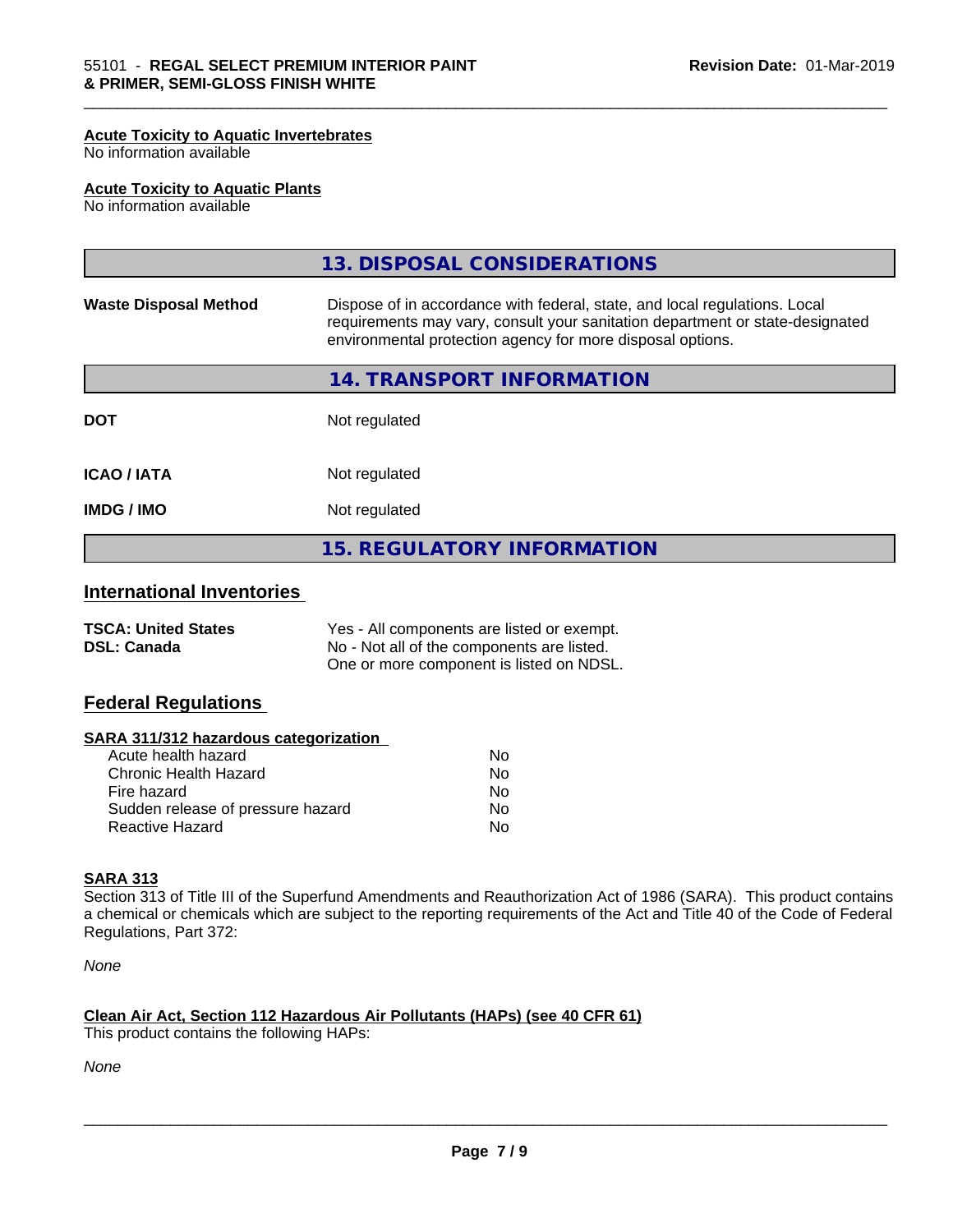### **US State Regulations**

#### **California Proposition 65**

**AVIMARNING:** Cancer and Reproductive Harm– www.P65warnings.ca.gov

#### **State Right-to-Know**

| <b>Chemical name</b> | <b>Massachusetts</b> | <b>New Jersey</b> | Pennsylvania |
|----------------------|----------------------|-------------------|--------------|
| Titanium dioxide     |                      |                   |              |
| Kaolin               |                      |                   |              |
| Silica, amorphous    |                      |                   |              |

\_\_\_\_\_\_\_\_\_\_\_\_\_\_\_\_\_\_\_\_\_\_\_\_\_\_\_\_\_\_\_\_\_\_\_\_\_\_\_\_\_\_\_\_\_\_\_\_\_\_\_\_\_\_\_\_\_\_\_\_\_\_\_\_\_\_\_\_\_\_\_\_\_\_\_\_\_\_\_\_\_\_\_\_\_\_\_\_\_\_\_\_\_

#### **Legend**

X - Listed

| <b>16. OTHER INFORMATION</b> |           |                                                                            |                      |                                                                                                                                               |  |  |
|------------------------------|-----------|----------------------------------------------------------------------------|----------------------|-----------------------------------------------------------------------------------------------------------------------------------------------|--|--|
| HMIS -                       | Health: 1 | <b>Flammability: 0</b>                                                     | <b>Reactivity: 0</b> | $PPE: -$                                                                                                                                      |  |  |
| <b>HMIS Legend</b>           |           |                                                                            |                      |                                                                                                                                               |  |  |
| 0 - Minimal Hazard           |           |                                                                            |                      |                                                                                                                                               |  |  |
| 1 - Slight Hazard            |           |                                                                            |                      |                                                                                                                                               |  |  |
| 2 - Moderate Hazard          |           |                                                                            |                      |                                                                                                                                               |  |  |
| 3 - Serious Hazard           |           |                                                                            |                      |                                                                                                                                               |  |  |
| 4 - Severe Hazard            |           |                                                                            |                      |                                                                                                                                               |  |  |
| * - Chronic Hazard           |           |                                                                            |                      |                                                                                                                                               |  |  |
|                              |           | X - Consult your supervisor or S.O.P. for "Special" handling instructions. |                      |                                                                                                                                               |  |  |
|                              |           |                                                                            |                      | Note: The DDE rating has intentionally been left blank. Choose appropriate DDE that will protect employees from the bazards the material will |  |  |

*Note: The PPE rating has intentionally been left blank. Choose appropriate PPE that will protect employees from the hazards the material will present under the actual normal conditions of use.*

*Caution: HMISÒ ratings are based on a 0-4 rating scale, with 0 representing minimal hazards or risks, and 4 representing significant hazards or risks. Although HMISÒ ratings are not required on MSDSs under 29 CFR 1910.1200, the preparer, has chosen to provide them. HMISÒ ratings are to be used only in conjunction with a fully implemented HMISÒ program by workers who have received appropriate HMISÒ training. HMISÒ is a registered trade and service mark of the NPCA. HMISÒ materials may be purchased exclusively from J. J. Keller (800) 327-6868.*

 **WARNING!** If you scrape, sand, or remove old paint, you may release lead dust. LEAD IS TOXIC. EXPOSURE TO LEAD DUST CAN CAUSE SERIOUS ILLNESS, SUCH AS BRAIN DAMAGE, ESPECIALLY IN CHILDREN. PREGNANT WOMEN SHOULD ALSO AVOID EXPOSURE.Wear a NIOSH approved respirator to control lead exposure. Clean up carefully with a HEPA vacuum and a wet mop. Before you start, find out how to protect yourself and your family by contacting the National Lead Information Hotline at 1-800-424-LEAD or log on to www.epa.gov/lead.

**Prepared By** Product Stewardship Department Benjamin Moore & Co. 101 Paragon Drive Montvale, NJ 07645 800-225-5554